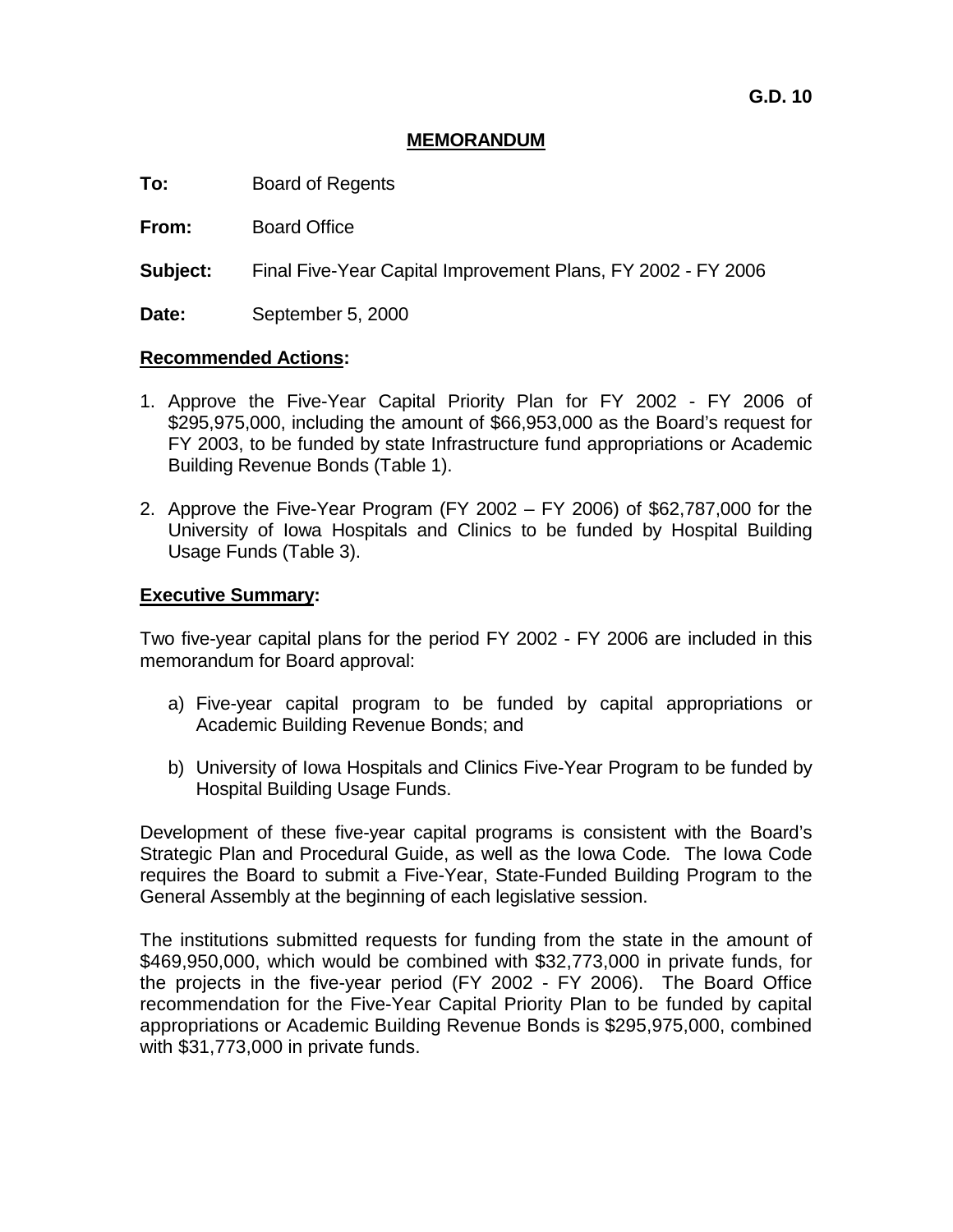Recently the Department of Management requested the addition of budget requests for FY 2003. It is recommended that the amount included in the Five-Year Plan for FY 2003 be specifically approved as the Board's capital request for FY 2003.

The final recommendations total \$2,540,000 more than the preliminary recommendations presented to the Board in July. The following table summarizes the changes from the preliminary recommendations:

|                                                                                                                                                                                             | <b>July 2000</b><br>Recomm.<br>(\$000) | Sept. 2000<br>Recomm.<br>(\$000)     | <b>Adjustments</b><br>(\$000)             | Total<br>(\$ 000) |
|---------------------------------------------------------------------------------------------------------------------------------------------------------------------------------------------|----------------------------------------|--------------------------------------|-------------------------------------------|-------------------|
| <b>July Five-Year Plan Total</b>                                                                                                                                                            |                                        |                                      |                                           | \$293,435         |
| University of Iowa<br>Oakdale Laboratory Renovation<br>Seashore Hall Remodeling<br>Med. Education & Biomedical<br>Research<br>Facility - Building C<br>Macbride Hall - Remodeling / Renewal | \$7,280<br>30,010<br>7,280             | \$3,500<br>25,010<br>15,000<br>1,500 | \$(3,780)<br>(5,000)<br>15,000<br>(5,780) |                   |
| University of Iowa Adjustments                                                                                                                                                              |                                        |                                      |                                           | 440               |
| <b>University of Northern Iowa</b><br>Innovative Teaching Center                                                                                                                            | 15,300                                 | 17,400                               | 2,100                                     | 2,100             |
| September Five-Year Plan Total                                                                                                                                                              |                                        |                                      |                                           | \$295.975         |

Last year, the institutions requested funding of \$469,213,000 and the Board recommended a Five-Year Plan for state funds (FY 2001 – FY 2005) of \$320,945,000.

The University of Iowa Hospitals and Clinics Five-Year Capital Program (FY 2002 - FY 2006) will be financed by patient-generated funding. Projects totaling \$62.8 million are included in the program. Projects totaling almost \$49 million have been included in University of Iowa Hospitals and Clinics five-year capital programs previously submitted to the Board. Not listed previously is the completion of shell space on the fourth level of the Pomerantz Family Pavilion for Department of Dermatology ambulatory care facilities (\$5.4 million). Other new projects include heating, ventilating and air conditioning, utility upgrades and refurbishment of corridors. All projects listed on the five-year plan will be brought forward for specific project approval as required by Board procedures.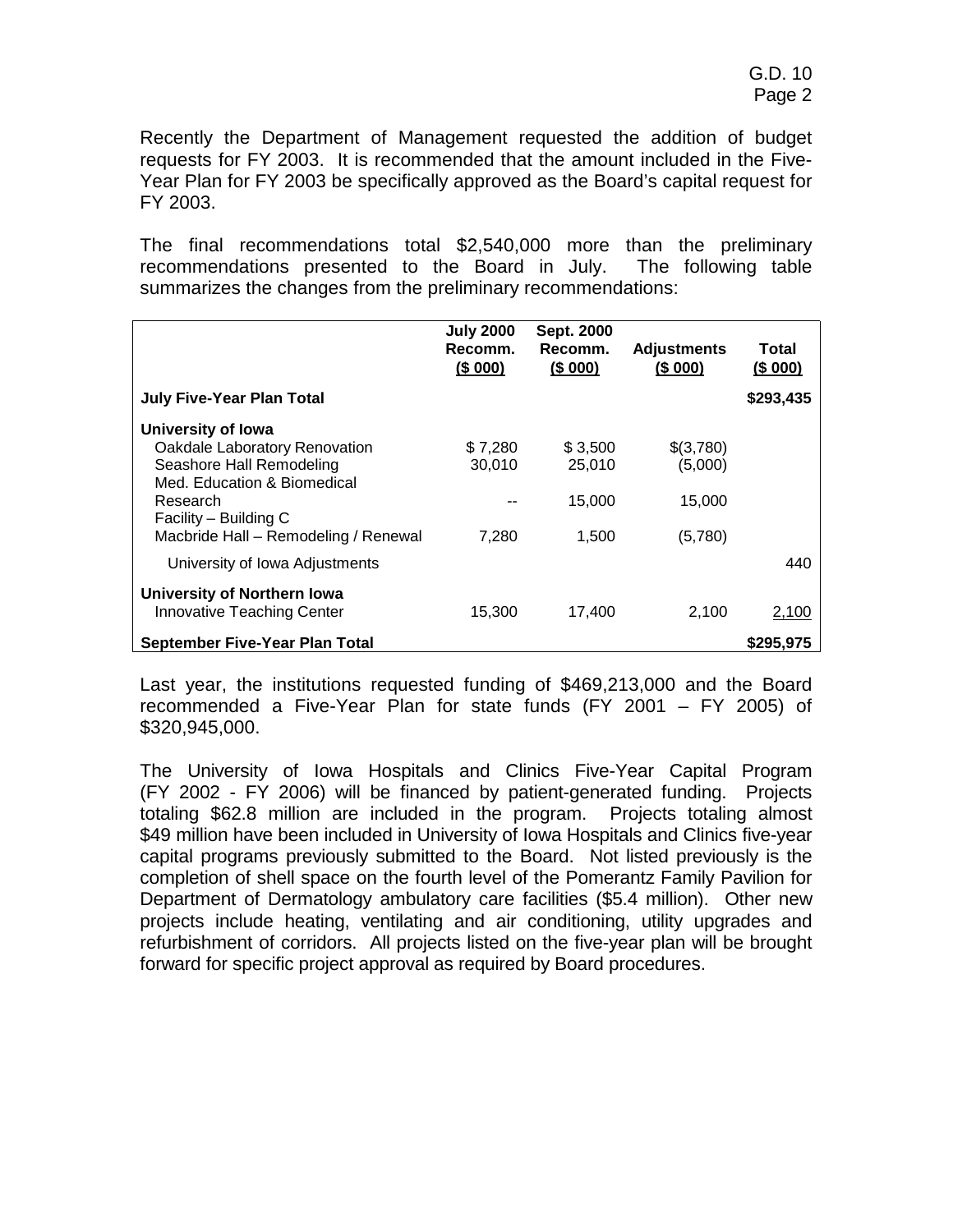## **Background and Analysis:**

# **State-Funded Capital Program: FY 2002 - FY 2006**

The Board Office recommendation is for a five-year capital improvement program of \$295,975,000 (Table 1) funded by capital appropriations or Academic Building Revenue Bonds. In addition, private funds totaling \$31,773,000 would help finance the projects. The recommendation is \$2,540,000 higher than the amount included in the preliminary recommendation presented to the Board in July.

As noted above in the executive summary, adjustments have been made to the recommendations for the University of Iowa and the University of Northern Iowa. The adjustments resulted from discussions with the institutions and the additional information provided. While these changes have been made, the Board Office expects to continue a dialogue with the universities and plans a more comprehensive review during the next year regarding the out-year (FY 2003 – FY 2006) requests. This review will include discussion of the relative priority of projects currently included in the Five-Year Plan, as well as the method for estimating project costs.

The recommendations focus on academic/instructional facilities, reflect institutional strategic planning, and identify and provide for critical needs related to the missions of each institution. Annual amounts are also recommended for fire and environmental safety and deferred maintenance to help address these important facility issues.

The capital improvement requests for state funds and Board Office recommendations for the FY 2002 – FY 2006 Plan are summarized below:

| <b>Institution</b>   | Total<br><b>Request</b><br>(\$ thousands) | <b>Total</b><br><b>Recommendation</b><br>(\$ thousands) |
|----------------------|-------------------------------------------|---------------------------------------------------------|
| <b>SUI</b>           | \$182,224                                 | \$109,134                                               |
| <b>ISU</b>           | 143,350                                   | 109,150                                                 |
| <b>UNI</b>           | 138,000                                   | 75,080                                                  |
| <b>ISD</b>           | 3,920                                     | 1,035                                                   |
| <b>IBSSS</b>         | 1,740                                     | 860                                                     |
| Regents/Lakeside Lab | 716                                       | 716                                                     |
| <b>Total</b>         | \$469,950                                 | \$295,975                                               |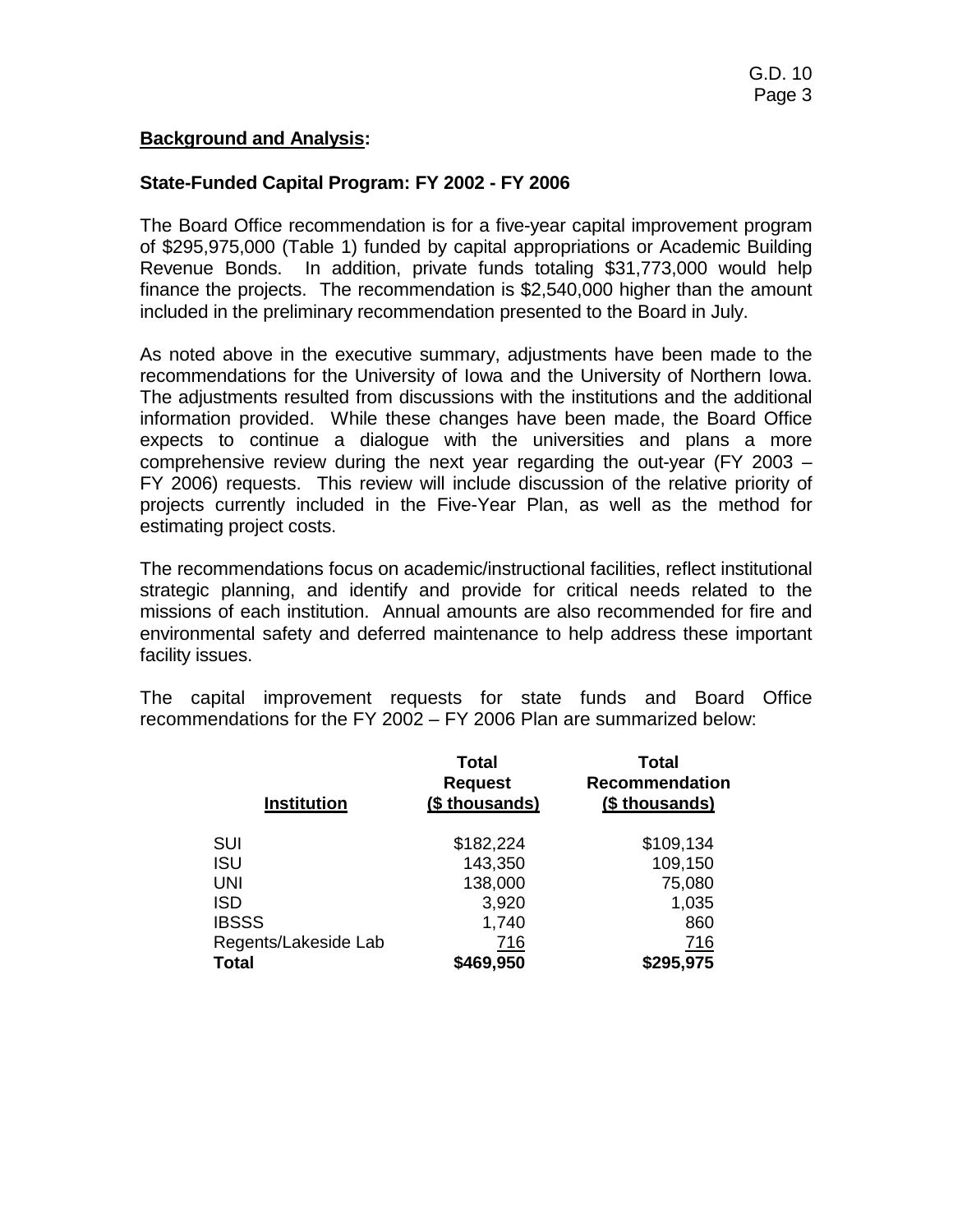The recommendations, which are based upon the same criteria as outlined in the FY 2002 Capital Budget Request (see G.D. 9), are generally consistent with the FY 2001 – FY 2005 Capital Priority Plan approved by the Board in September 1999.

- One exception is the substitution by the University of Northern Iowa, in its priority ranking, of the Steam Distribution System Replacement, Phase 2 project for the Sabin Hall Renovation. Funding for the second phase of the Distribution System is included in FY 2006. Due to the critical need to replace the Distribution System, this adjustment has been made.
- An additional exception is the inclusion in the Board Office final recommendations of \$15 million (FY 2005) for the Medical Education and Biomedical Research Facility – Building C, which would complete the core component of the Health Sciences Campus Master Plan and provide space for the academic and educational programs of the College of Public Health. The project had not been requested in the University's prior Five-Year Capital Plan submittals and was not included in the July 2000 preliminary recommendations. Based upon further dialogue with the University regarding this project, it has been added to the Five-Year Plan. The inclusion of this project has resulted in the identified changes to other recommendations for the University of Iowa.
- The costs of some projects included in the proposed FY 2002 FY 2006 Plan have increased above a 4% inflationary factor. These include:
	- University of Northern Iowa Innovative Teaching Center (formerly known as the East Gym Renovation). The University has re-examined the scope of this project, which would now create high technology classrooms and learning centers in addition to housing educational technology support personnel. (The prior request would have renovated the facility to create medium-sized general classrooms.) The high technology use requires additional infrastructure and the University has increased its total request for the project from \$11.3 million to \$17.4 million (+54%).
		- The Board Office preliminary recommendation totaled \$15.3 million, including \$1.3 million for planning in FY 2002 and \$14.0 million for construction in FY 2003. The Board Office noted in the July memorandum that it would examine further this request and consult with the University of Northern Iowa prior to the September Board meeting. This consultation has occurred and the recommendation has been increased to the amount requested by the University. However, the Board Office expects to have more dialogue with the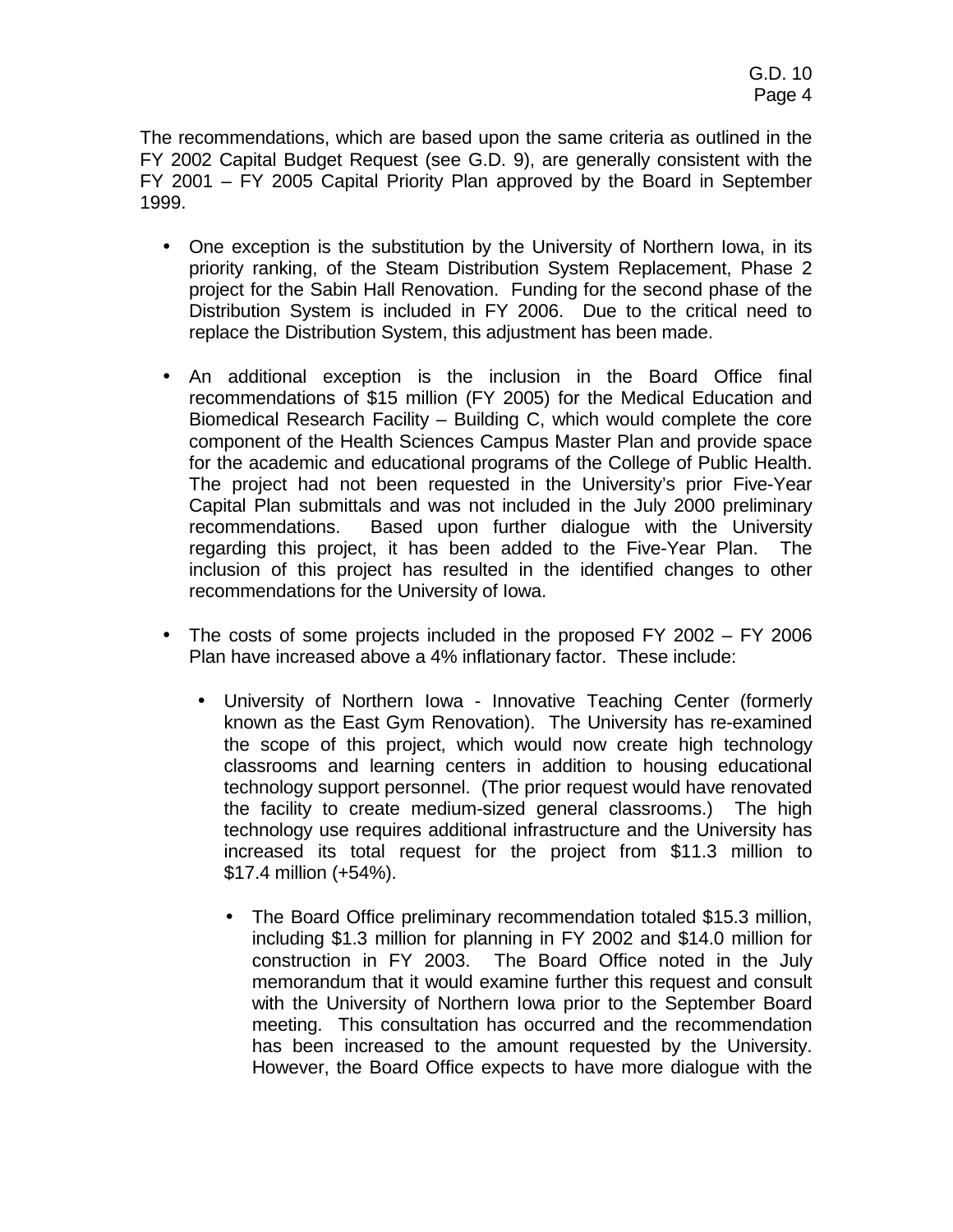University regarding its cost estimates for this project during the next year.

• University of Northern Iowa – Science Buildings Renovation (formerly known as McCollum, Physics, Greenhouse Buildings Renovation). According to the University, the project name was changed to indicate better the integral nature of the multi-building renovation project. The total costs were increased from \$11.1 million to \$13.0 million (+17%) to reflect better the increased costs for the renovation of science facilities.

The first year of the FY 2002 – FY 2006 Capital Plan becomes the Board's FY 2002 capital budget request. (See G.D. 9)

Table 2 (pages 8 to 11) provides a comparison by fiscal year of institutional requests and the Board Office recommendations. In some instances, funding is recommended in a fiscal year different than the year in which it was requested.

It is recommended that lower priority institutional projects be deferred into the out–years. Projects requested but not recommended for inclusion in the FY 2002 – FY 2006 Five-Year Plan are identified on Table 2.

The Board Office recommendation for the Five-Year Plan is realistic in light of projected available revenue and addresses relative needs among the institutions.

Approval of this five-year capital program does not constitute approval of specific projects but is an estimate of future capital needs. Descriptions of the projects are included in the Regent Exhibit Book.

# **University of Iowa Hospitals and Clinics Capital Program: FY 2002 – FY 2006**

The Board Office recommendation includes the University of Iowa Hospitals and Clinics five-year requested plan of \$62,787,000 (Table 3) to be financed with patient-generated revenues. This plan is unchanged from the Plan presented in July.

The projects can be summarized by type as follows:

|                                              | (\$Thousands) |
|----------------------------------------------|---------------|
| New Construction (completion of shell space) | \$25,968      |
| Remodeling/Renovation                        | 36,819        |
| Total                                        | \$62,787      |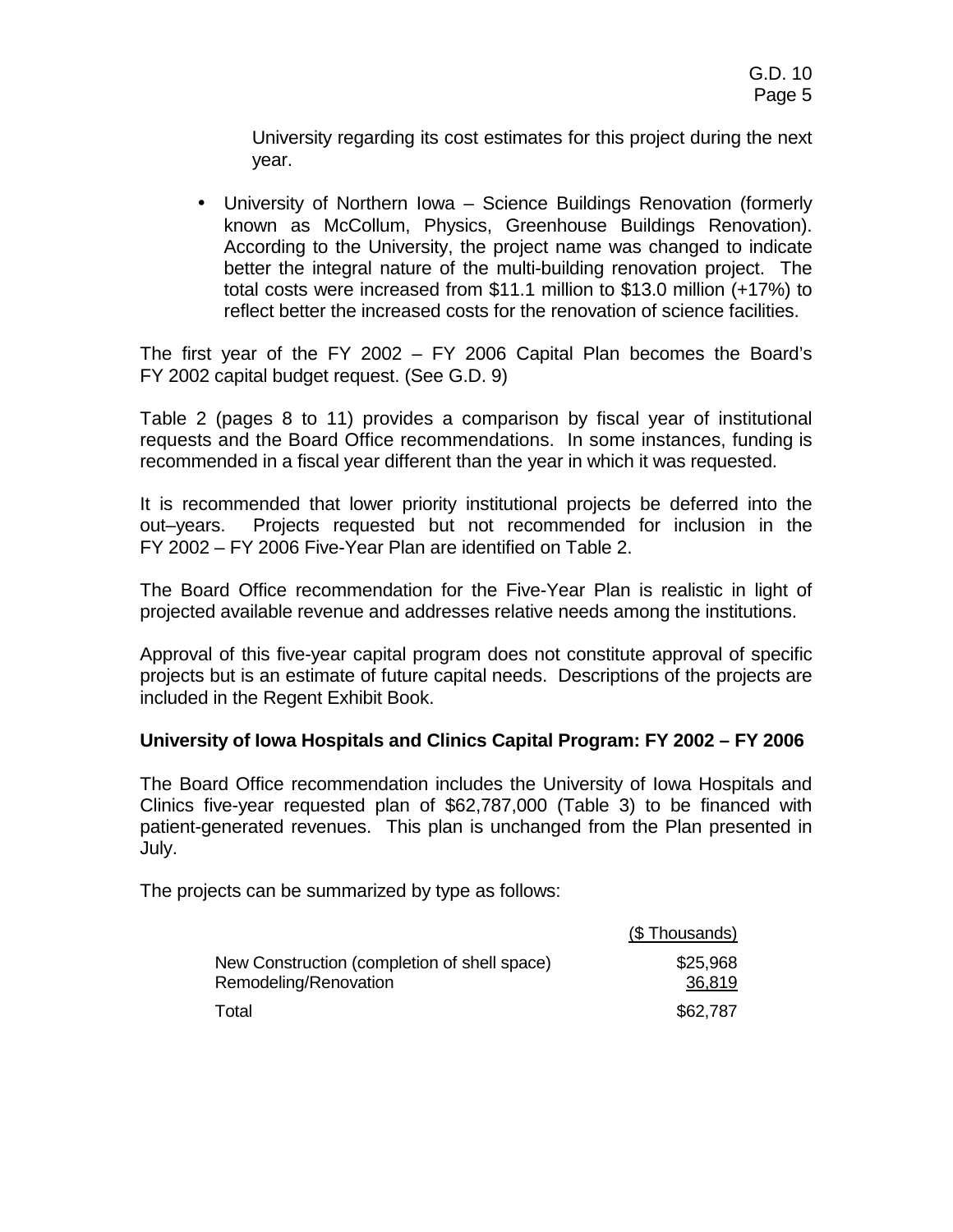The capital program includes four new construction projects, which will finish shell space in the Pomerantz Family Pavilion:

- Development of Replacement Ambulatory Clinic Facilities for Obstetrics & Gynecology Patients - \$11.4 million;
- Development of Replacement Ambulatory Clinic Facilities for Dermatology Patients - \$5.4 million;
- Development of Geriatric and Other Internal Medicine Clinics \$6.9 million; and
- Development of Hospital Support Facilities \$2.3 million.

The remodeling / renovation projects include utility distribution upgrades and corridor refurbishments; energy conservation measures; heating, ventilating and air-conditioning projects; and elevator replacements in addition to projects which will remodel space vacated by the units moving to the Pomerantz Family Pavilion.

The plan, by fiscal year, is as follows:

(\$ thousands)

| FY 2002  | FY 2003  | FY 2004  | FY 2005  | FY 2006 | Total    |
|----------|----------|----------|----------|---------|----------|
| \$12,018 | \$19,813 | \$15,227 | \$10,298 | \$5,431 | \$62,787 |

All projects listed on the five-year plan will be brought forward for specific project approval, as required by Board procedures.

aw *Racki*<br>Joan Racki Approved: <del>Ma</del>

h/bf/2000/00sepdoc/sepgd10.doc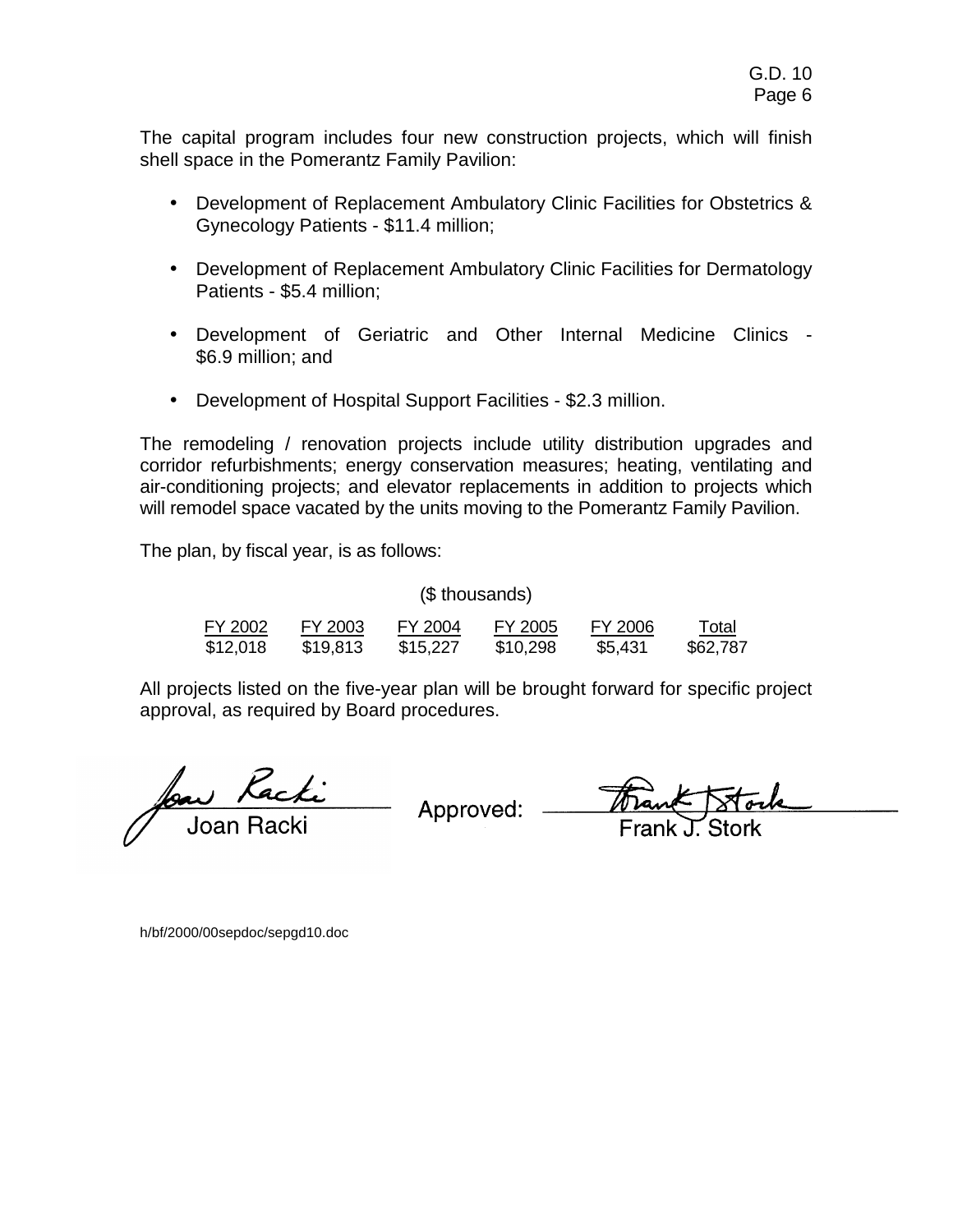### **TABLE 1 BOARD OF REGENTS, STATE OF IOWA BOARD OFFICE RECOMMENDATIONS FIVE-YEAR CAPITAL STATE-FUNDED PRIORITY PLAN FISCAL YEARS 2002 THROUGH 2006**

(\$ Thousands)

|            |                                                  |          |             |          |             |          |             |          |             |          |             | <b>TOTAL</b>                   |                              |               |
|------------|--------------------------------------------------|----------|-------------|----------|-------------|----------|-------------|----------|-------------|----------|-------------|--------------------------------|------------------------------|---------------|
|            |                                                  |          | FY 2002     |          | FY 2003     |          | FY 2004     |          | FY 2005     |          | FY 2006     | <b>STATE</b><br><b>REQUEST</b> | <b>OTHER</b><br><b>FUNDS</b> | <b>TOTAL</b>  |
| Inst.      | Project                                          | Priority | Amount      | Priority | Amount      | Priority | Amount      | Priority | Amount      | Priority | Amount      |                                |                              |               |
|            | New Construction, Renovation, and Utilities      |          |             |          |             |          |             |          |             |          |             |                                |                              |               |
| <b>ISU</b> | College of Business Building                     | (1)      | \$10.900    |          |             |          |             |          |             |          |             | \$.<br>10.900                  | \$11.500                     | 22,400<br>.ፍ  |
| Regents    | Lakeside Laboratory Improvements                 | (2)      | 239         | (5)      | \$<br>135   | (5)      | \$<br>114   | (7)      | \$<br>114   | (5)      | \$<br>114   | 716                            |                              | 716           |
| SUI        | Art Building, Phases I and II                    | (3)      | 16.016      | (1)      | 3.120       | (3)      | 6,968       |          |             |          |             | 26,104                         | 2,704                        | 28,808        |
| <b>UNI</b> | Steam Distribution System Replacement, Ph. I     | (4)      | 12,700      |          |             |          |             |          |             |          |             | 12,700                         |                              | 12,700        |
| <b>ISU</b> | Livestock Units for Swine and Cattle Research    | (5)      | 4.900       |          |             |          |             |          |             |          |             | 4,900                          |                              | 4,900         |
| <b>ISU</b> | LeBaron Hall - Systems Upgrade                   | (6)      | 1.700       |          |             |          |             |          |             |          |             | 1.700                          |                              | 1.700         |
| <b>ISU</b> | General Classrooms and Auditoriums               | (7)      | 3,000       | (2)      | 3,000       | (1)      | 3,000       | (5)      | 3,000       |          |             | 12,000                         |                              | 12,000        |
| <b>UNI</b> | Innovative Teaching Center (East Gym Renovation) | (8)      | 1.700       | (3)      | 15,700      |          |             |          |             |          |             | 17,400                         |                              | 17,400        |
| SUI        | Classroom Building / Journalism                  | (9)      | 1,200       | (4)      | 11,660      |          |             |          |             |          |             | 12,860                         | 3,000                        | 15,860        |
| <b>ISU</b> | Residence System - Academic Program Space        |          |             | (6)      | 4,000       | (2)      | 2.250       |          |             |          |             | 6,250                          |                              | 6,250         |
| <b>UNI</b> | Price Laboratory School Renovation               |          |             | (7)      | 1,000       | (4)      | 4,000       | (6)      | 7.480       |          |             | 12,480                         |                              | 12,480        |
| <b>ISU</b> | Coover Hall (Electrical Engineering)             |          |             | (8)      | 14,100      |          |             |          |             |          |             | 14,100                         |                              | 14,100        |
| SUI        | Chemistry Building - East Wing Renovation        |          |             | (9)      | 7.488       | (6)      | 7.672       |          |             |          |             | 15,160                         |                              | 15,160        |
| <b>ISU</b> | Agricultural and Biosystems Engineering          |          |             | (10)     | 1.000       | (7)      | 12,500      | (2)      | 6,800       |          |             | 20,300                         |                              | 20,300        |
| <b>UNI</b> | Electrical Distribution Loop System / Load Break |          |             |          |             | (8)      | 6.500       |          |             |          |             | 6,500                          |                              | 6,500         |
| SUI        | Oakdale Laboratory Renovation                    |          |             |          |             | (9)      | 3.500       |          |             |          |             | 3,500                          |                              | 3,500         |
| <b>ISU</b> | Morrill Hall Deferred Maintenance & Remodeling   |          |             | (11)     | 500         | (11)     | 3.800       | (8)      | 4,000       |          |             | 8,300                          |                              | 8,300         |
| <b>ISU</b> | Gilman Hall - Phase IV                           |          |             |          |             | (10)     | 500         | (4)      | 5.700       | (1)      | 6.700       | 12,900                         |                              | 12,900        |
| SUI        | Seashore Hall Remodeling                         |          |             |          |             | (12)     | 3.200       | (1)      | 8,900       | (3)      | 12,910      | 25,010                         |                              | 25,010        |
| <b>UNI</b> | Science Buildings Renovation                     |          |             |          |             | (13)     | 1.000       | (3)      | 6.100       | (2)      | 5.900       | 13,000                         |                              | 13,000        |
| <b>UNI</b> | Steam Distribution System Replacement, Phase II  |          |             |          |             |          |             |          |             | (6)      | 8.000       | 8,000                          |                              | 8,000         |
| SUI        | Med. Education & Biomed. Research Fac.- Bldg. C  |          |             |          |             |          |             | (9)      | 15.000      |          |             | 15,000                         | 14.569                       | 29,569        |
| <b>ISU</b> | Family and Consumer Sciences - Phase 1           |          |             |          |             |          |             | (10)     | 1,500       | (4)      | 6,300       | 7.800                          |                              | 7,800         |
| SUI        | Macbride Hall - Remodeling and Renewal           |          |             |          |             |          |             | (11)     | 1,500       |          |             | 1,500                          |                              | 1.500         |
|            | <b>Subtotal</b>                                  |          | \$52,355    |          | \$61,703    |          | \$55,004    |          | \$60.094    |          | \$39,924    | \$ 269,080                     | \$31,773                     | 300.853<br>\$ |
|            |                                                  |          |             |          |             |          |             |          |             |          |             |                                |                              |               |
|            | Fire Safety and Deferred Maintenance             |          |             |          |             |          |             |          |             |          |             |                                |                              |               |
| SUI, ISU   | Fire and Environmental Safety                    |          | \$<br>2,000 |          | 2,000<br>\$ |          | 2,000<br>\$ |          | 2,000<br>\$ |          | \$<br>2,000 | 10,000<br>\$                   |                              | 10,000        |
| Regents    | <b>General Deferred Maintenance</b>              |          | 3,835       |          | 3,250       |          | 3,270       |          | 3,270       |          | 3,270       | 16,895                         |                              | 16,895        |
|            | Subtotal                                         |          | \$<br>5.835 |          | 5.250<br>\$ |          | s.<br>5.270 |          | \$<br>5.270 |          | 5,270<br>\$ | \$<br>26.895                   | \$                           | 26.895<br>\$  |
|            | <b>TOTAL</b>                                     |          | \$58,190    |          | \$66,953    |          | \$60,274    |          | \$65,364    |          | \$45,194    | \$295,975                      | \$31,773                     | \$327,748     |
|            |                                                  |          |             |          |             |          |             |          |             |          |             |                                |                              |               |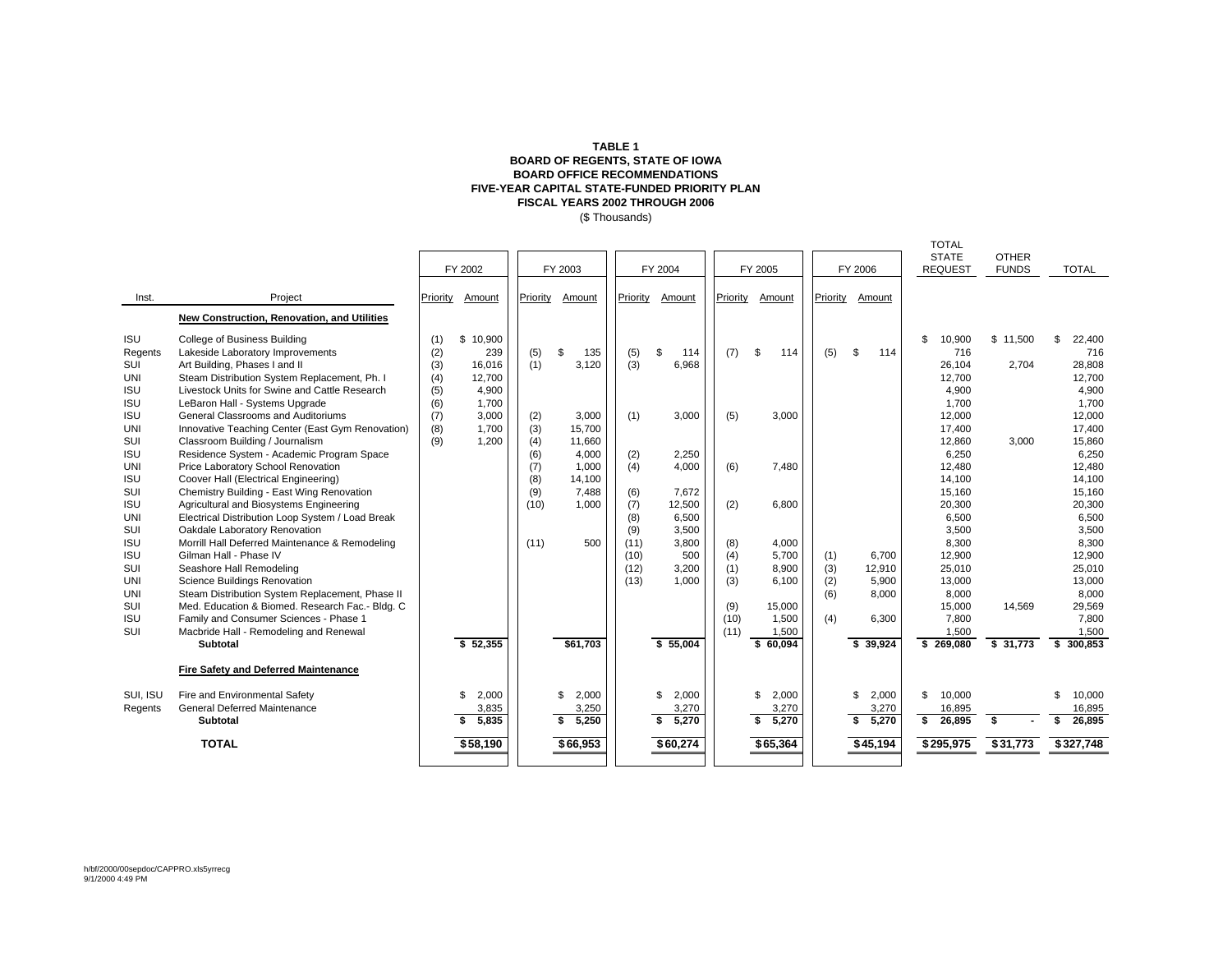|                                                   |    |             | FY 2002 |                     |          |                       | FY 2003 |                     |     |             | FY 2004 |                     | FY 2005             |                     |                   | FY 2006 |                     |    |                |               |
|---------------------------------------------------|----|-------------|---------|---------------------|----------|-----------------------|---------|---------------------|-----|-------------|---------|---------------------|---------------------|---------------------|-------------------|---------|---------------------|----|----------------|---------------|
|                                                   |    | Inst.       |         | <b>Board Office</b> |          | Inst.                 |         | <b>Board Office</b> |     | Inst.       |         | <b>Board Office</b> | Inst.               | <b>Board Office</b> | Inst.             |         | <b>Board Office</b> |    | <b>TOTAL</b>   | <b>TOTAL</b>  |
|                                                   |    | Request     |         | Recomm.             |          | Request               |         | Recomm.             |     | Request     |         | Recomm.             | Request             | Recomm.             | Request           |         | Recomm.             |    | <b>REQUEST</b> | <b>RECOMM</b> |
| <b>UNIVERSITY OF IOWA</b>                         |    |             |         |                     |          |                       |         |                     |     |             |         |                     |                     |                     |                   |         |                     |    |                |               |
| Art Building - Phases I & II                      | \$ | $16,016$ \$ |         | 16,016              | l \$     |                       |         | 3,120               | -\$ | $6,968$ \$  |         | 6,968               |                     |                     |                   |         |                     | -S | 26,104         | 26,104        |
| Classroom Building / Journalism                   |    | 12,860      |         | 1,200               |          |                       |         | 11,660              |     |             |         |                     |                     |                     |                   |         |                     |    | 12.860         | 12,860        |
| Chemistry Building - East Wing Renovation         |    |             |         |                     |          | 8,970                 |         | 7,488               |     | 6,190       |         | 7,672               |                     |                     |                   |         |                     |    | 15,160         | 15,160        |
| Oakdale Laboratory Renovations                    |    |             |         |                     |          | 7,280                 |         |                     |     |             |         | 3,500               |                     |                     |                   |         |                     |    | 7.280          | 3,500         |
| Seashore Hall Remodeling                          |    |             |         |                     |          |                       |         |                     |     | 14,900      |         | 3,200               | \$<br>$15.110$ \ \$ | 8,900               |                   | \$      | 12,910              |    | 30.010         | 25,010        |
| Med. Education & Biomed. Research Fac. - Bldg. C  |    |             |         |                     |          |                       |         |                     |     |             |         |                     | $16,000$ \\$        | 15,000              |                   |         |                     |    | 16,000         | 15,000        |
| Macbride Hall - Remodeling and Renewal            |    |             |         |                     |          |                       |         |                     |     |             |         |                     | 7,280               | 1,500               |                   |         |                     |    | 7.280          | 1,500         |
| University Services Building - Phase II*          |    |             |         |                     |          |                       |         |                     |     |             |         |                     |                     |                     | \$<br>15,860      |         |                     |    | 15,860         |               |
| Steam Distribution Infrastructure*                |    | 1,000       |         |                     |          | 1,000                 |         |                     |     | 1,000       |         |                     | 1,000               |                     | 1,000             |         |                     |    | 5,000          |               |
| Power Plant - East Egress Steam Tunnel*           |    | 1,730       |         |                     |          |                       |         |                     |     |             |         |                     |                     |                     |                   |         |                     |    | 1.730          |               |
| Power Plant - Second Ash Silo*                    |    |             |         |                     |          | 1,270                 |         |                     |     |             |         |                     |                     |                     |                   |         |                     |    | 1,270          |               |
| Construct East Campus Chilled Water Plant*        |    |             |         |                     |          |                       |         |                     |     |             |         |                     |                     |                     | 16,070            |         |                     |    | 16,070         |               |
| 15 KV East Campus Loop K*                         |    |             |         |                     |          |                       |         |                     |     | 900         |         |                     |                     |                     |                   |         |                     |    | 900            |               |
| Chilled Water Plant - Replace Absorption Chiller* |    |             |         |                     |          |                       |         |                     |     | 670         |         |                     |                     |                     |                   |         |                     |    | 670            | $\mathbf 0$   |
| Arts Campus - Upgrade Storm Sewers - Phase 2*     |    |             |         |                     |          |                       |         |                     |     |             |         |                     | 1,030               |                     |                   |         |                     |    | 1,030          |               |
| <b>Subtotal</b>                                   | s. | $31,606$ \$ |         | 17,216              | <b>S</b> | $21,640$ \$           |         | 22,268              | \$  | $30,628$ \$ |         | 21,340              | $40,420$ \$         | 25,400              | \$<br>$32,930$ \$ |         | 12,910              |    | \$157,224      | \$<br>99,134  |
| Fire and Environmental Safety                     |    | $1,000$ \$  |         | 1,000               | l \$     | $1,000$ \$            |         | 1,000               | \$  | $1,000$ \$  |         | 1,000               | \$<br>$1,000$ \$    | 1,000               | \$<br>$1,000$ \$  |         | 1,000               |    | 5,000          | 5,000         |
| <b>Building Deferred Maintenance</b>              |    | 4,000       |         | 1,000               |          | 4,000                 |         | 1,000               |     | 4,000       |         | 1,000               | 4,000               | 1,000               | 4,000             |         | 1,000               |    | 20,000         | 5,000         |
| <b>Subtotal</b>                                   |    | $5,000$ \$  |         | 2,000               |          | $5,000$ \$            |         | 2,000               |     | $5,000$ \$  |         | 2,000               | $5,000$ \$          | 2,000               | $5,000$ \$        |         | 2,000               |    | 25,000         | \$<br>10,000  |
| <b>TOTAL</b>                                      | \$ | 36,606      | ۱S      | 19,216              |          | $\frac{1}{26.640}$ \$ |         | 24,268              |     | \$35,628    |         | 23,340              | \$<br>$45,420$ \$   | 27,400              | $$37,930$ \$      |         | 14,910              |    | \$182.224      | \$109.134     |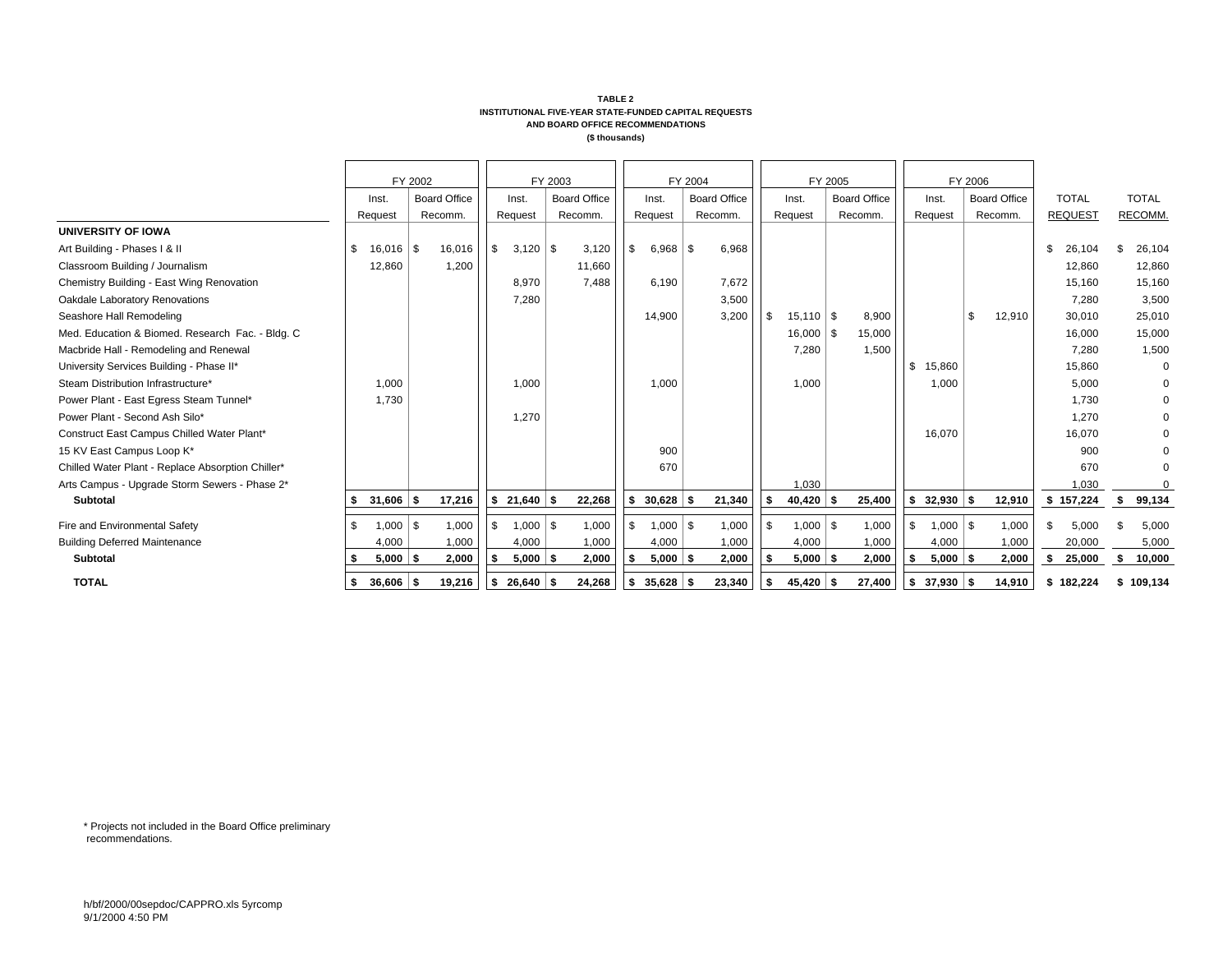|                                                  |                   | FY 2002 |                     |     |                            | FY 2003 |                     |    |              | FY 2004 |                     |             | FY 2005 |                     |              | FY 2006 |                     |      |                |      |              |
|--------------------------------------------------|-------------------|---------|---------------------|-----|----------------------------|---------|---------------------|----|--------------|---------|---------------------|-------------|---------|---------------------|--------------|---------|---------------------|------|----------------|------|--------------|
|                                                  | Inst.             |         | <b>Board Office</b> |     | Inst.                      |         | <b>Board Office</b> |    | Inst.        |         | <b>Board Office</b> | Inst.       |         | <b>Board Office</b> | Inst.        |         | <b>Board Office</b> |      | <b>TOTAL</b>   |      | <b>TOTAL</b> |
|                                                  | Request           |         | Recomm.             |     | Request                    |         | Recomm.             |    | Request      |         | Recomm.             | Request     |         | Recomm.             | Request      |         | Recomm.             |      | <b>REQUEST</b> |      | RECOMM.      |
| <b>IOWA STATE UNIVERSITY</b>                     |                   |         |                     |     |                            |         |                     |    |              |         |                     |             |         |                     |              |         |                     |      |                |      |              |
| College of Business Building                     | \$<br>$10,900$ \$ |         | 10,900              |     |                            |         |                     |    |              |         |                     |             |         |                     |              |         |                     | \$   | 10,900         | \$   | 10,900       |
| Livestock Units for Swine and Cattle Research    | 4,900             |         | 4,900               |     |                            |         |                     |    |              |         |                     |             |         |                     |              |         |                     |      | 4,900          |      | 4,900        |
| LeBaron Hall - Systems Upgrade                   | 1,700             |         | 1,700               |     |                            |         |                     |    |              |         |                     |             |         |                     |              |         |                     |      | 1,700          |      | 1,700        |
| General Classrooms and Auditoriums               | 6,000             |         | 3,000               | \$  | 3,000                      | \$      | 3,000               |    | $3,000$ \ \$ |         | 3,000               |             | \$      | 3,000               |              |         |                     |      | 12,000         |      | 12,000       |
| Residence System - Academic Program Space        | 4,000             |         |                     |     | 2,250                      |         | 4,000               |    |              |         | 2,250               |             |         |                     |              |         |                     |      | 6,250          |      | 6,250        |
| Coover Hall (Electrical Engineering)             |                   |         |                     |     | 14,100                     |         | 14,100              |    |              |         |                     |             |         |                     |              |         |                     |      | 14,100         |      | 14,100       |
| Morrill Hall Deferred Maintenance and Remodeling |                   |         |                     |     | 8,300                      |         | 500                 |    |              |         | 3,800               |             |         | 4,000               |              |         |                     |      | 8,300          |      | 8,300        |
| Agricultural and Biosystems Engineering          |                   |         |                     |     | 1,000                      |         | 1,000               |    | 19,300       |         | 12,500              |             |         | 6,800               |              |         |                     |      | 20,300         |      | 20,300       |
| Gilman Hall - Phase IV                           |                   |         |                     |     |                            |         |                     |    | 500          |         | 500                 | 12,400      |         | 5,700               |              | \$      | 6,700               |      | 12,900         |      | 12,900       |
| Family and Consumer Sciences - Phase 1           |                   |         |                     |     |                            |         |                     |    | 500          |         |                     | 14,500      |         | 1,500               |              |         | 6,300               |      | 15.000         |      | 7,800        |
| Veterinary Medicine Hospital*                    |                   |         |                     |     |                            |         |                     |    |              |         |                     |             |         |                     | \$<br>7,200  |         |                     |      | 7.200          |      |              |
| Snedecor Hall Addition and Remodeling*           |                   |         |                     |     |                            |         |                     |    |              |         |                     |             |         |                     | 4,800        |         |                     |      | 4,800          |      |              |
| <b>Subtotal</b>                                  | $27,500$ \$       |         | 20,500              |     | $28,650$ \$                |         | 22,600              |    | $23,300$ \$  |         | 22,050              | $26,900$ \$ |         | 21,000              | $12,000$ \$  |         | 13,000              |      | \$118,350      |      | 99,150       |
| Fire and Environmental Safety                    | $2,000$ \$        |         | 1,000               | -\$ | $2,000$ \$                 |         | 1,000               |    | $2,000$ \$   |         | 1,000               | $2,000$ \$  |         | 1,000               | \$<br>2,000  | \$.     | 1,000               | \$   | 10,000         |      | 5,000        |
| General University Deferred Maintenance          | 3,000             |         | 1,000               |     | 3,000                      |         | 1,000               |    | 3,000        |         | 1,000               | 3,000       |         | 1,000               | 3,000        |         | 1,000               |      | 15,000         |      | 5,000        |
| <b>Subtotal</b>                                  | $5,000$ \$        |         | 2,000               |     | $5,000$ \$                 |         | 2,000               |    | $5,000$ \$   |         | 2,000               | $5,000$ \$  |         | 2,000               | $5,000$ \$   |         | 2,000               | - 35 | 25,000         | - 56 | 10,000       |
|                                                  |                   |         |                     |     |                            |         |                     |    |              |         |                     |             |         |                     |              |         |                     |      |                |      |              |
| <b>TOTAL</b>                                     | $32,500$ \$       |         | 22,500              |     | $\frac{1}{2}$ \$ 33,650 \$ |         | 24,600              | -S | $28,300$ \$  |         | 24,050              | $31,900$ \$ |         | 23,000              | $$17,000$ \$ |         | 15,000              |      | \$143.350      | s    | 109,150      |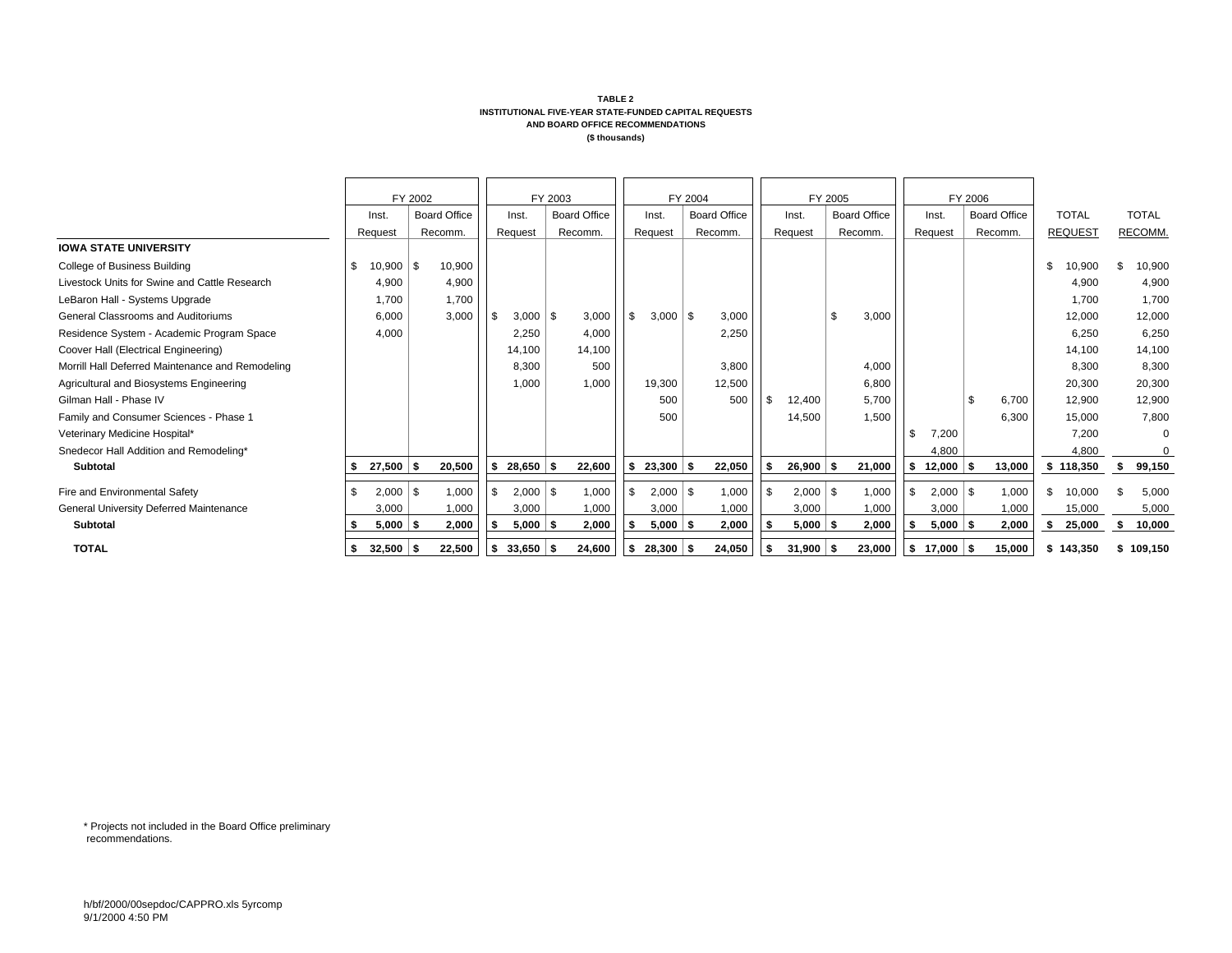|                                                           |      |              | FY 2002 |                     |    |              | FY 2003 |                     |          |                         | FY 2004             |             | FY 2005 |                     |     |                         | FY 2006 |                     |                |    |              |
|-----------------------------------------------------------|------|--------------|---------|---------------------|----|--------------|---------|---------------------|----------|-------------------------|---------------------|-------------|---------|---------------------|-----|-------------------------|---------|---------------------|----------------|----|--------------|
|                                                           |      | Inst.        |         | <b>Board Office</b> |    | Inst.        |         | <b>Board Office</b> |          | Inst.                   | <b>Board Office</b> | Inst.       |         | <b>Board Office</b> |     | Inst.                   |         | <b>Board Office</b> | <b>TOTAL</b>   |    | <b>TOTAL</b> |
|                                                           |      | Request      |         | Recomm.             |    | Request      |         | Recomm.             |          | Request                 | Recomm.             | Request     |         | Recomm.             |     | Request                 |         | Recomm.             | <b>REQUEST</b> |    | RECOMM.      |
| UNIVERSITY OF NORTHERN IOWA                               |      |              |         |                     |    |              |         |                     |          |                         |                     |             |         |                     |     |                         |         |                     |                |    |              |
| Steam Distribution System Replacement, Phase I            | - \$ | 12,700       | \$      | 12,700              |    |              |         |                     |          |                         |                     |             |         |                     |     |                         |         |                     | \$<br>12.700   | \$ | 12,700       |
| Innovative Teaching Center                                |      | 1,700        |         | 1,700               | \$ | $15,700$ \\$ |         | 15,700              |          |                         |                     |             |         |                     |     |                         |         |                     | 17,400         |    | 17,400       |
| Price Lab School Renovation                               |      | 8,500        |         |                     |    | 6,500        |         | 1,000               | l \$     | $6,500$ \$              | 4,000               |             | \$.     | 7,480               |     |                         |         |                     | 21,500         |    | 12,480       |
| Electrical Distribution Loop System / Load Break Switches |      |              |         |                     |    | 6,500        |         |                     |          |                         | 6,500               |             |         |                     |     |                         |         |                     | 6,500          |    | 6,500        |
| Science Buildings Renovation                              |      |              |         |                     |    |              |         |                     |          | 13,000                  | 1,000               |             |         | 6,100               |     |                         | \$      | 5,900               | 13.000         |    | 13,000       |
| Steam Distribution System Replacement, Phase II           |      |              |         |                     |    |              |         |                     |          |                         |                     | 8,000       |         |                     |     |                         |         | 8,000               | 8,000          |    | 8,000        |
| Sabin Hall Renovation*                                    |      |              |         |                     |    |              |         |                     |          |                         |                     | 8,700       |         |                     |     |                         |         |                     | 8,700          |    | $\Omega$     |
| Industrial Technology Center Addition*                    |      |              |         |                     |    |              |         |                     |          |                         |                     | 9,600       |         |                     |     |                         |         |                     | 9,600          |    | 0            |
| Baker Hall Renovation*                                    |      |              |         |                     |    |              |         |                     |          |                         |                     |             |         |                     |     | 9,200                   |         |                     | 9,200          |    | $\Omega$     |
| Commons Renovation*                                       |      |              |         |                     |    |              |         |                     |          |                         |                     |             |         |                     |     | 3,000                   |         |                     | 3,000          |    |              |
| <b>Russell Hall Renovation</b>                            |      |              |         |                     |    |              |         |                     |          |                         |                     |             |         |                     |     | 7,100                   |         |                     | 7,100          |    | $\Omega$     |
| Art II Renovation*                                        |      |              |         |                     |    |              |         |                     |          |                         |                     |             |         |                     |     | 2,300                   |         |                     | 2,300          |    | $\Omega$     |
| <b>Subtotal</b>                                           |      | $22,900$ \$  |         | 14,400              |    | $$28,700$ \$ |         | 16,700              |          | \$19,500   \$           | 11,500              | $26,300$ \$ |         | 13,580              | \$  | $21,600$ \$             |         | 13,900              | \$119,000      | s. | 70,080       |
| <b>Building Deferred Maintenance</b>                      |      | $5,000$ \ \$ |         | 1,000               | -S | $5,000$ \$   |         | 1,000               | <b>S</b> | $3,000$ \$              | 1,000               | $3,000$ \$  |         | 1,000               | -\$ | $3,000$ \ \$            |         | 1,000               | \$<br>19,000   | -S | 5,000        |
| Subtotal                                                  |      | $5,000$ \$   |         | 1,000               |    | $5,000$ \$   |         | 1,000               |          | $3,000$ \$              | 1,000               | $3,000$ \$  |         | 1,000               |     | $3,000$ \$              |         | 1,000               | 19,000<br>s.   | -5 | 5,000        |
| <b>TOTAL</b>                                              |      | 27,900       | - 5     | 15,400              |    | $$33,700$ \$ |         | 17,700              |          | $\frac{1}{2}$ 22,500 \$ | 12,500              | $29,300$ \$ |         | 14,580              |     | $\frac{1}{2}$ 24,600 \$ |         | 14,900              | \$138,000      |    | 75,080       |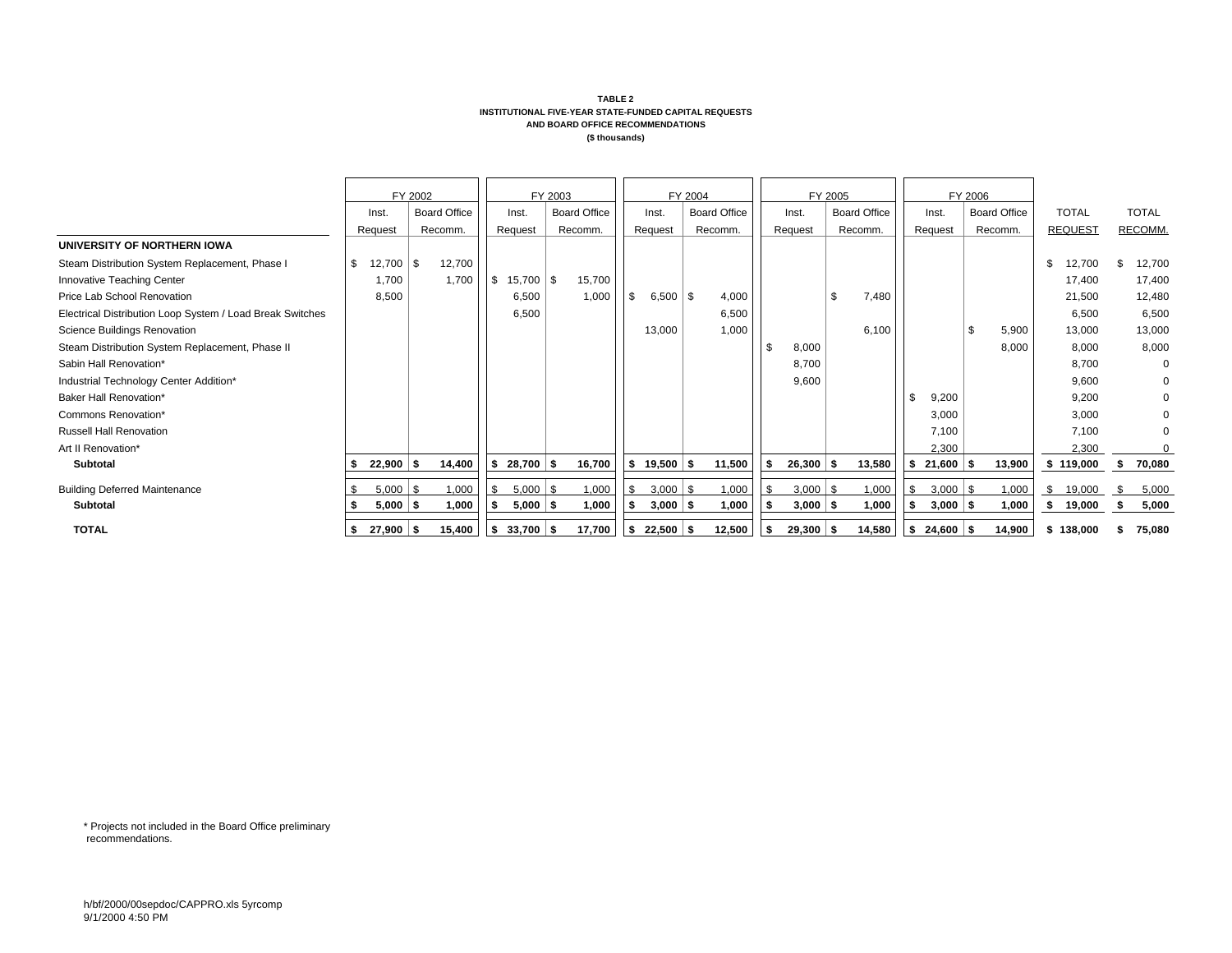|                                                     |          | FY 2002 |                     |          |            | FY 2003 |                     |                  | FY 2004 |                     | FY 2005 |   |                     |     |          | FY 2006 |                     |     |                |     |              |
|-----------------------------------------------------|----------|---------|---------------------|----------|------------|---------|---------------------|------------------|---------|---------------------|---------|---|---------------------|-----|----------|---------|---------------------|-----|----------------|-----|--------------|
|                                                     | Inst.    |         | <b>Board Office</b> |          | Inst.      |         | <b>Board Office</b> | Inst.            |         | <b>Board Office</b> | Inst.   |   | <b>Board Office</b> |     | Inst.    |         | <b>Board Office</b> |     | <b>TOTAL</b>   |     | <b>TOTAL</b> |
|                                                     | Request  |         | Recomm.             |          | Request    |         | Recomm.             | Request          |         | Recomm.             | Request |   | Recomm.             |     | Request  |         | Recomm.             |     | <b>REQUEST</b> |     | RECOMM.      |
| <b>IOWA SCHOOL FOR THE DEAF</b>                     |          |         |                     |          |            |         |                     |                  |         |                     |         |   |                     |     |          |         |                     |     |                |     |              |
| Utility System Replacement                          | 250      | - \$    | 250                 | l \$     | 250        |         |                     | 250              |         |                     |         |   |                     |     |          |         |                     | \$  | 750            | -\$ | 250          |
| Tuckpointing and Waterproofing                      | 185      |         | 185                 |          | 185        |         |                     |                  |         |                     |         |   |                     |     |          |         |                     |     | 370            |     | 185          |
| <b>General Deferred Maintenance</b>                 |          |         |                     |          |            | J.      | 150                 |                  | \$      | 150                 |         |   | 150                 |     |          | S       | 150                 |     |                |     | 600          |
| Old Primary Demolition*                             | 400      |         |                     |          |            |         |                     |                  |         |                     |         |   |                     |     |          |         |                     |     | 400            |     | $\mathbf 0$  |
| Underground Storage Tanks*                          | 150      |         |                     |          |            |         |                     |                  |         |                     |         |   |                     |     |          |         |                     |     | 150            |     | $\mathbf 0$  |
| Fire Sprinkler Systems                              |          |         |                     |          | 250        |         |                     | 250              |         |                     |         |   |                     |     |          |         |                     |     | 500            |     | $\mathbf{0}$ |
| Air Conditioning - Boys Residence & Giangreco Hall* |          |         |                     |          | 500        |         |                     | 500              |         |                     |         |   |                     |     |          |         |                     |     | 1,000          |     | 0            |
| Outdoor Learning Center & Barn Restoration*         |          |         |                     |          |            |         |                     | 200              |         |                     |         |   |                     |     |          |         |                     |     | 200            |     | $\mathbf{0}$ |
| Girls Residence Elevator*                           |          |         |                     |          |            |         |                     |                  |         |                     | 250     |   |                     |     |          |         |                     |     | 250            |     |              |
| Vehicle Maintenance / Storage Center*               |          |         |                     |          |            |         |                     |                  |         |                     | 150     |   |                     |     |          |         |                     |     | 150            |     | $\Omega$     |
| Long Hall Penthouse Elevator*                       |          |         |                     |          |            |         |                     |                  |         |                     |         |   |                     |     | 150      |         |                     |     | 150            |     |              |
| Total                                               | $985$ \$ |         | 435                 | <b>S</b> | $1,185$ \$ |         | 150                 | \$<br>$1,200$ \$ |         | 150                 | 400     | 5 | 150                 | ∣ S | $150$ \$ |         | 150                 | -31 | 3,920          |     | 1,035        |

|                                             |             | FY 2002 |                     |            |             | FY 2003 |                     |      |                            | FY 2004 |                     |                       | FY 2005  |                     |           |                                | FY 2006 |                     |     |                |     |         |
|---------------------------------------------|-------------|---------|---------------------|------------|-------------|---------|---------------------|------|----------------------------|---------|---------------------|-----------------------|----------|---------------------|-----------|--------------------------------|---------|---------------------|-----|----------------|-----|---------|
|                                             | lnst.       |         | <b>Board Office</b> |            | Inst.       |         | <b>Board Office</b> |      | Inst.                      |         | <b>Board Office</b> | Inst.                 |          | <b>Board Office</b> |           | Inst.                          |         | <b>Board Office</b> |     | <b>TOTAL</b>   |     | TOTAL   |
|                                             | Request     |         | Recomm.             |            | Request     |         | Recomm.             |      | Request                    |         | Recomm.             | Request               |          | Recomm.             |           | Request                        |         | Recomm.             |     | <b>REQUEST</b> |     | RECOMM. |
| <b>IOWA BRAILLE AND SIGHT SAVING SCHOOL</b> |             |         |                     |            |             |         |                     |      |                            |         |                     |                       |          |                     |           |                                |         |                     |     |                |     |         |
| <b>HVAC Upgrade</b>                         | 400         | \$      | 400                 | $\sqrt{3}$ | 450         |         |                     |      |                            |         |                     |                       |          |                     |           |                                |         |                     | -\$ | 850            | \$  | 400     |
| <b>General Deferred Maintenance</b>         | 100         |         |                     |            | 100         | \$.     | 100                 | l \$ | $200 \, \text{S}$          |         | 120                 | 120                   | <b>S</b> | 120                 | l \$      |                                |         | 120                 |     | 640            |     | 460     |
| Fire Alarm System Upgrade / Replace*        |             |         |                     |            |             |         |                     |      |                            |         |                     | 125                   |          |                     |           | 125                            |         |                     |     | 250            |     |         |
| Total                                       | 500         | £       | 400                 | \$         | 550         | \$      | 100                 |      | $200$ \$                   |         | 120                 | 245                   | £        | 120                 | - 31      | $245$ \$                       |         | 120                 | -31 | 1,740          | -56 | 860     |
| <b>REGENTS</b>                              |             |         |                     |            |             |         |                     |      |                            |         |                     |                       |          |                     |           |                                |         |                     |     |                |     |         |
| Lakeside Laboratory Improvements            | 239         | د "     | 239                 | l \$       | $135$ \$    |         | 135                 | l S  | $114$ \$                   |         | 114                 | $114$ \ $\frac{1}{3}$ |          | 114                 | <b>IS</b> | $114$ $\overline{\phantom{1}}$ |         | 114                 | -\$ | 716            | \$  | 716     |
| <b>GRAND TOTAL</b>                          | $98,730$ \$ |         | 58,190              | \$         | $95,860$ \$ |         | 66,953              |      | $\frac{1}{2}$ \$ 87,942 \$ |         | 60,274              | $107,379$ \$          |          | 65,364              | l \$      | $80,039$ \$                    |         | 45,194              |     | \$469.950      |     | 295,975 |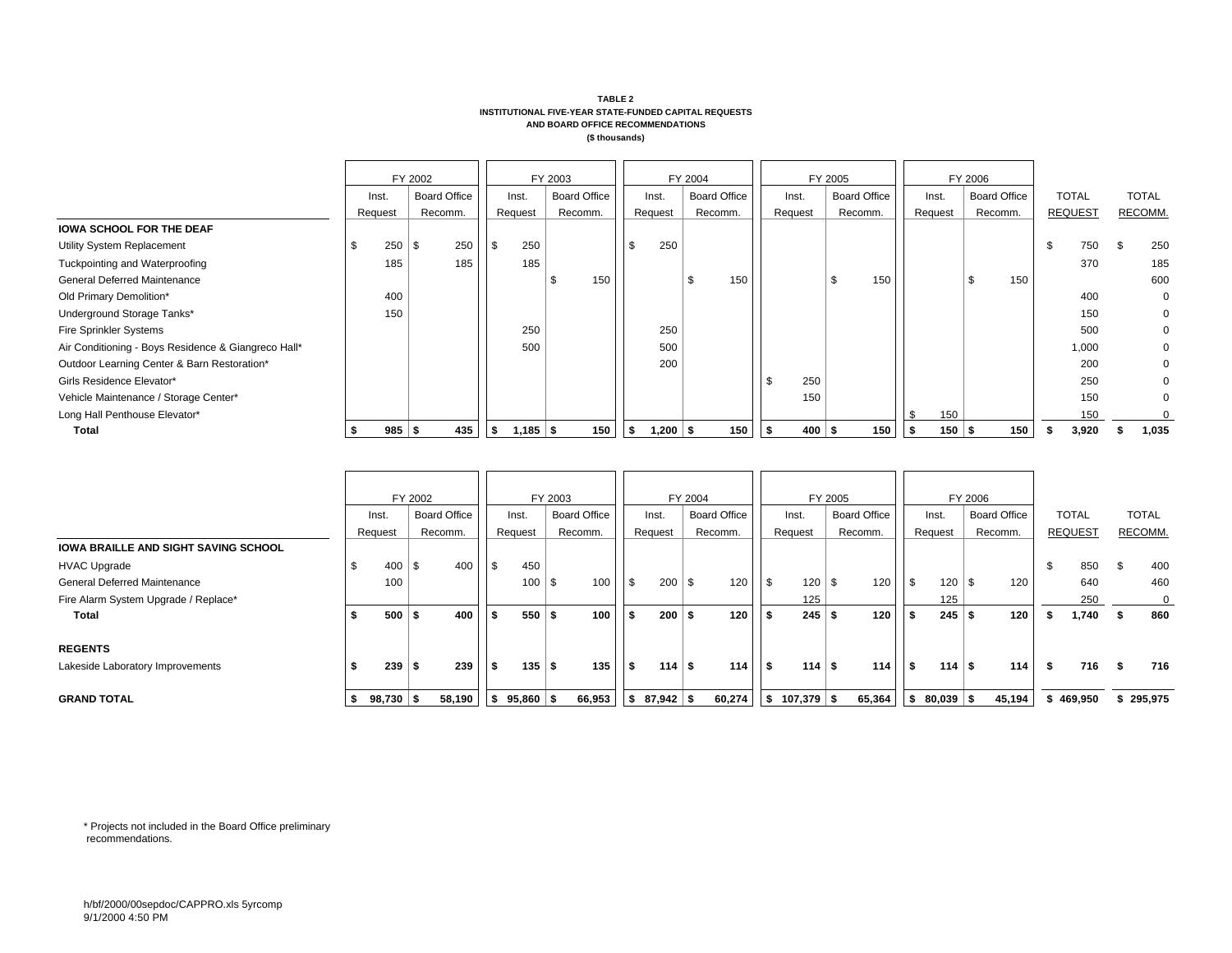### **TABLE 3 UNIVERSITY OF IOWA HOSPITALS AND CLINICS FY 2002 - FY 2006 FIVE-YEAR CAPITAL PROGRAM SUMMARY (All Projects Contingent Upon Availability of Self-Generated UIHC Funding) (\$ Thousands)**

| Project                                                                                  | FY 2002     | FY 2003     | FY 2004     | FY 2005   | FY 2006 | <b>Total</b><br>Project | <b>Source</b><br>of Funds   |
|------------------------------------------------------------------------------------------|-------------|-------------|-------------|-----------|---------|-------------------------|-----------------------------|
| New Construction                                                                         |             |             |             |           |         |                         |                             |
| Develop Ambulatory Clinic, Obstetrics & Gynecology, 3rd Level, Pomerantz Family Pav.     | \$<br>4,976 | \$<br>5,249 | \$<br>1,136 |           |         | \$11,361                | Univ. Hospital Bldg. Usage  |
| Develop Ambulatory Clinic, Dermatology, 4th Level, Pomerantz Family Pavilion             | 3,498       | 1,614       | 269         |           |         | 5,381                   | Univ. Hospital Bldg. Usage  |
| Develop Geriatric, Other Internal Medicine Clinics, 4th Level, Pomerantz Family Pavilion |             | 4,503       | 2,078       | \$<br>346 |         | 6,927                   | Univ. Hospital Bldg. Usage  |
| Develop Hospital Support Facilities, 5th Level, Pomerantz Family Pavilion                |             | 805         | 1,264       | 230       |         | 2,299                   | Univ. Hospital Bldg. Usage  |
| Subtotal                                                                                 | \$8,474     | \$12,171    | \$<br>4,747 | 576<br>\$ |         | \$25,968                |                             |
| Remodeling/Renovation                                                                    |             |             |             |           |         |                         |                             |
| Carver, Colloton, Pappajohn - 2nd Floor Utility Dist. Upgrade, Corridor Refurbish        | \$<br>404   | \$<br>605   | \$<br>201   |           |         | \$<br>1,210             | Univ. Hospital Bldg. Usage  |
| Boyd Tower, Colloton, Pappajohn - 1st Floor Utility Dist. Upgrade, Corridor Refurbish    | 400         | 590         |             |           |         | 990                     | Univ. Hospital Bldg. Usage  |
| Chilled Water Piping, Convector and Ventilation Replacement - Phase B                    | 375         | 575         |             |           |         | 950                     | Univ. Hospital Bldg. Usage  |
| Automated Off-Hour Utility Conservation - Phase D                                        | 750         |             |             |           |         | 750                     | Univ. Hospital Bldg. Usage  |
| General Hospital Steam Distribution Feeder Replacement                                   | 300         | 375         |             |           |         | 675                     | Univ. Hospital Bldg. Usage  |
| Southwing HVAC System Installation - Phase A                                             | 500         | 125         |             |           |         | 625                     | Univ. Hospital Bldg. Usage  |
| Boyd Tower and General Hospital Chillers Replacement - Phase B                           | 315         | 185         |             |           |         | 500                     | Univ. Hospital Bldg. Usage  |
| <b>UIHC Chilled Water System Infrastructure Upgrade</b>                                  | 500         |             |             |           |         | 500                     | Univ. Hospital Bldg. Usage  |
| Redevelop Level 4 - Gen. Hos. on Completion of Replace. Perinatal & Obstetrical Units    |             | 1,167       | 1,750       | \$<br>973 |         | 3,890                   | Univ. Hospital Bldg. Usage  |
| Redevelop Level 6 - General Hospital for Clinical Laboratory & Support Functions         |             | 1,012       | 1,238       |           |         | 2,250                   | Univ. Hospital Bldg. Usage  |
| General Hospital First Floor Corridor Refurbishing                                       |             | 550         | 400         |           |         | 950                     | Univ. Hospital Bldg. Usage  |
| General Hospital HVAC Upgrade - Phase C                                                  |             | 535         | 415         |           |         | 950                     | Univ. Hospital Bldg. Usage  |
| Americans with Disabilities Act Compliance - Phase A                                     |             | 450         | 400         |           |         | 850                     | Univ. Hospital Bldg. Usage  |
| Southwing HVAC System Installation - Phase B                                             |             | 225         | 400         |           |         | 625                     | Univ. Hospital Bldg. Usage  |
| Five Southeast Addition Remodeling                                                       |             | 410         | 200         |           |         | 610                     | Univ. Hospital Bldg. Usage  |
| Southwing Elevator Replacement - Phase A                                                 |             | 438         | 162         |           |         | 600                     | Univ. Hospital Bldg. Usage  |
| University Hospital School HVAC System Replacement - Phase C                             |             | 400         | 100         |           |         | 500                     | Univ. Hos. Sch. Bldg. Usage |
| Develop Medical Intensive Care Step Down Unit                                            |             |             | 807         | 1,747     | 135     | 2,689                   | Univ. Hospital Bldg. Usage  |
| Develop Patient Discharge Service Center                                                 |             |             | 496         | 1,092     | 397     | 1,985                   | Univ. Hospital Bldg. Usage  |